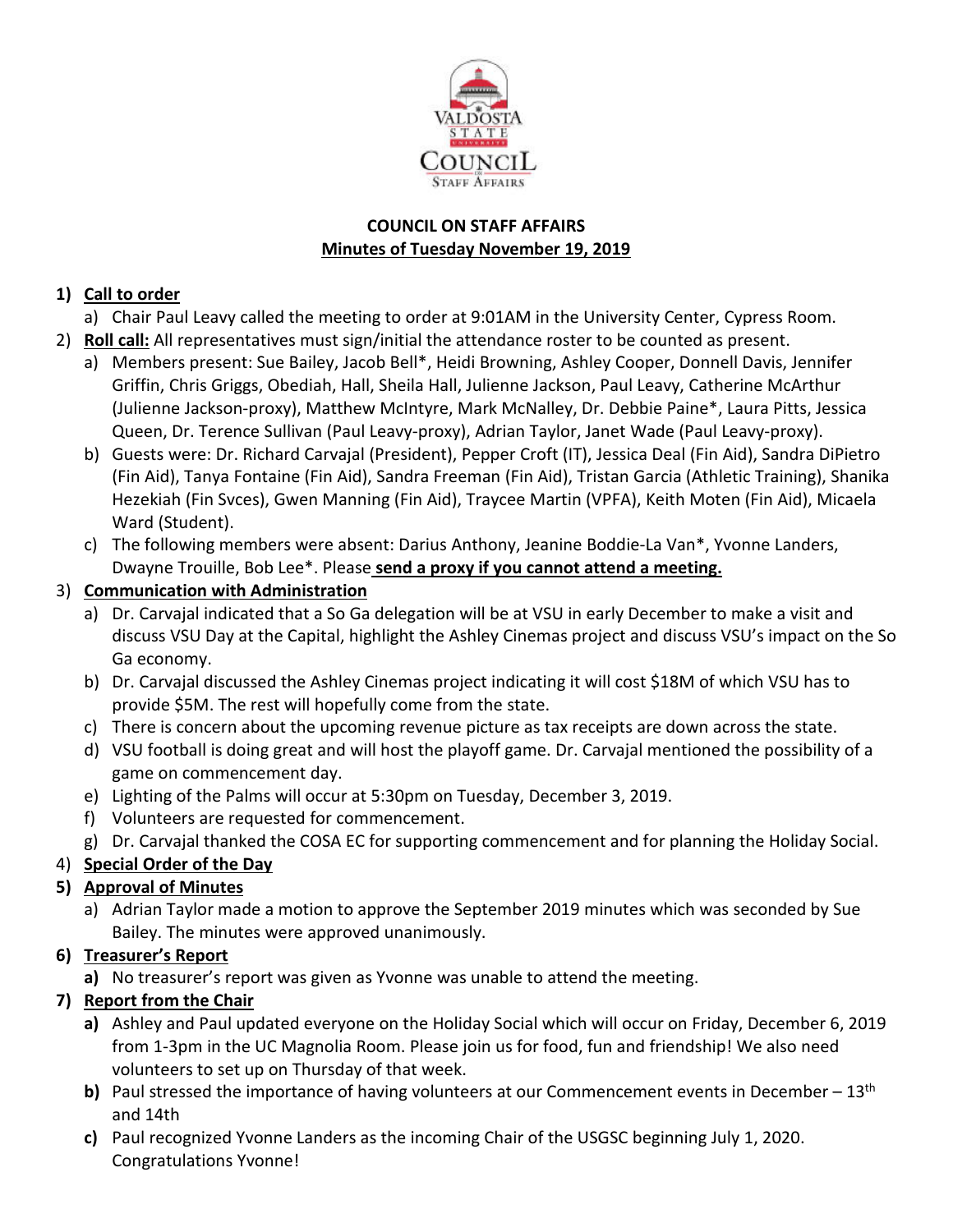d) Paul discussed the idea of changing the December meeting from the 17<sup>th</sup> to the 10<sup>th</sup>. He considered cancelling it but can't due to Employee of the Semester. The decision was made to change the date and Terence will secure a room and catering.

## **8) Attendance and Participation**

**a)** Paul Leavy reminded all COSA representatives to send in their committee reports to Terence Sullivan each month before the Executive Committee meeting so they can be discussed and added to that month's full meeting and recognized new members and their committee assignments.

# **9) COSA Committee Reports**

- **a)** Policy Committee Mark McNalley called for a vote on the proposed changes to the Bylaws (See attachment). Jennifer Griffin made a motion to pass Part A seconded by Sue Bailey. Part A change passed. Jennifer Griffin made a motion to pass Part B seconded by Matt McIntyre. Part B change passed.
- b) Elections Committee Mark McNalley No report.
- **c)** Social Recognition & Professional Development Committee Adrian Taylor No report.
- **d)** Budget & Finance/Fundraising Committee Yvonne Landers No report.
- **e)** Community Outreach Paul Leavy No report.
- **f)** Publicity Sue Bailey requested that more people like the COSA Facebook page and requested more likes, etc.

# **10) Faculty Senate Committees**

- **a)** Academic Honors & Scholarship Donnell Davis No report
- **b)** Academic Scheduling and Procedures Terence Sullivan No report
- **c)** Athletics Obediah Hall reported that nominations are being taken for Student Athlete Academic Spotlight award.
- **d)** Diversity & Equity Yvonne Landers No report
- **e)** Educational Policies Mark McNalley No report
- **f)** Environmental Issues Dwayne Trouille No report
- **g)** Faculty Scholarship Darius Anthony No report
- **h)** Faculty Senate Paul Leavy reported for Terence Sullivan that Alex Daman gave the CVIOG report to Senate like he did with COSA. Dr. Paine gave a brief update on the other items of discussion.
- **i)** Institutional Planning Darius Anthony No report
- **j)** Internationalization & Globalization Paul Leavy reported for Terence Sullivan that the committee discussed
	- **1)** Ways to offer virtual conversation partners for students unable to travel overseas.
	- **2)** Ways to increase funding for international travel
	- **3)** Updates to the committee bylaws.
- **k)** Library Affairs Matt McIntyre No report
- l) Student Affairs Catherine McArthur– No report
- **m)** Technology Dwayne Trouille No report

## **11) University Wide Committees**

- **a)** Budget Advisory Committee Mark McNalley reported that the committee began ranking one-time and continuing projects for funding.
- **b)** Campus Safety Heidi Browning No report
- **c)** Campus Wellness Jennifer Griffin reported
	- **1)** Benefits & Wellness Fair was very successful with more than 60 vendors in attendance
	- **2)** Chili Cook was very successful.
	- **3)** At the October meeting ideas for Dine and Discover.
- **d)** Conflict Management Terence Sullivan No report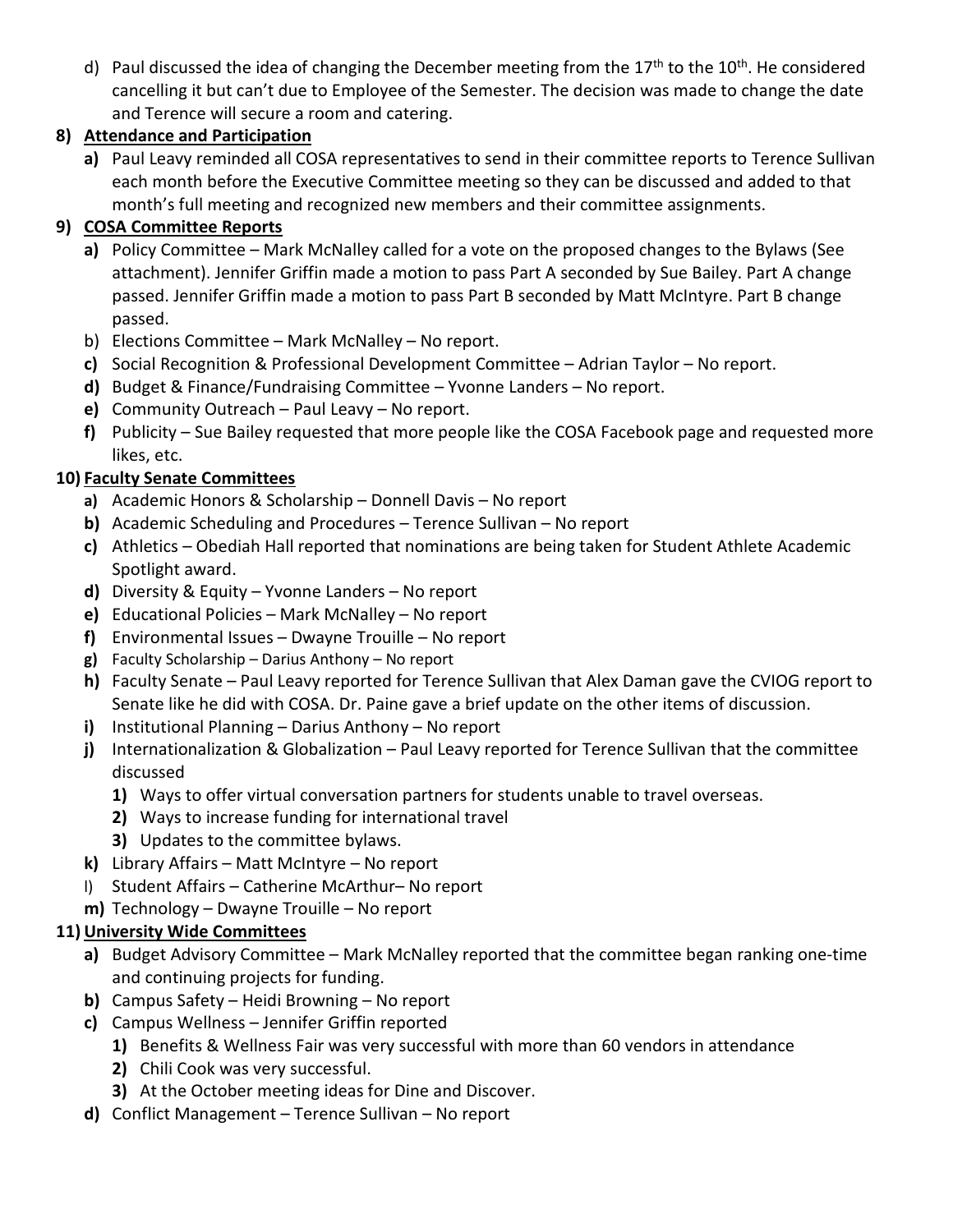- **e)** Dining Advisory Sue Bailey reported that Aramark encourages staff/faculty feedback on their services, welcomed new chef Tim Hurley and updated food service stations at Palms. Next meeting will be early spring 2020.
- **f)** Parking Advisory Jennifer Griffin reported the following
	- **1)** Parking is working on purchasing a License Plate Recognition (LPR) system for the university. The bids are out on this request. Implementation will be for fall 2020. It was noted that once this system is implemented, backing into parking spaces will be prohibited.
	- **2)** Timed parking meters/spaces will be implemented fall 2020 and metering will occur on people's phones.
	- **3)** A Food for Fine program is being developed allowing one citation to be excused (no more than \$20) for donation 7 cans of food of 14 oz. or more, hygiene products, etc. One time/semester for faculty, staff and students. Donations will be given to VSU food bank and should be implemented in spring 2020.
- **g)** Parking Appeals Paul Leavy mentioned that most cites are for students, not staff/faculty and mostly out of assigned area or timed issues.
- **h)** Retiree Association Yvonne Landers No report

## **12)Old Business**

## **13) New Business**

- **a)** Dr. Paine indicated that students with holds on their accounts will not be allowed to register for classes until the holds are satisfied. There is no more amnesty for this situation.
- **b)** Sue Bailey expressed concern about temp parking permits being given to people from different departments such as Learning in Retirement and HR when they host events. Jennifer Griffin said she would inquire about this and report.

### **14) Adjournment**

a) Donnell Davis made a motion to adjourn the meeting which was seconded by Jessica Queen. Paul Leavy adjourned the meeting at 9:35am.

Respectfully submitted,

Terence Dullis

Dr. Terence Sullivan, COSA Secretary 2019-20